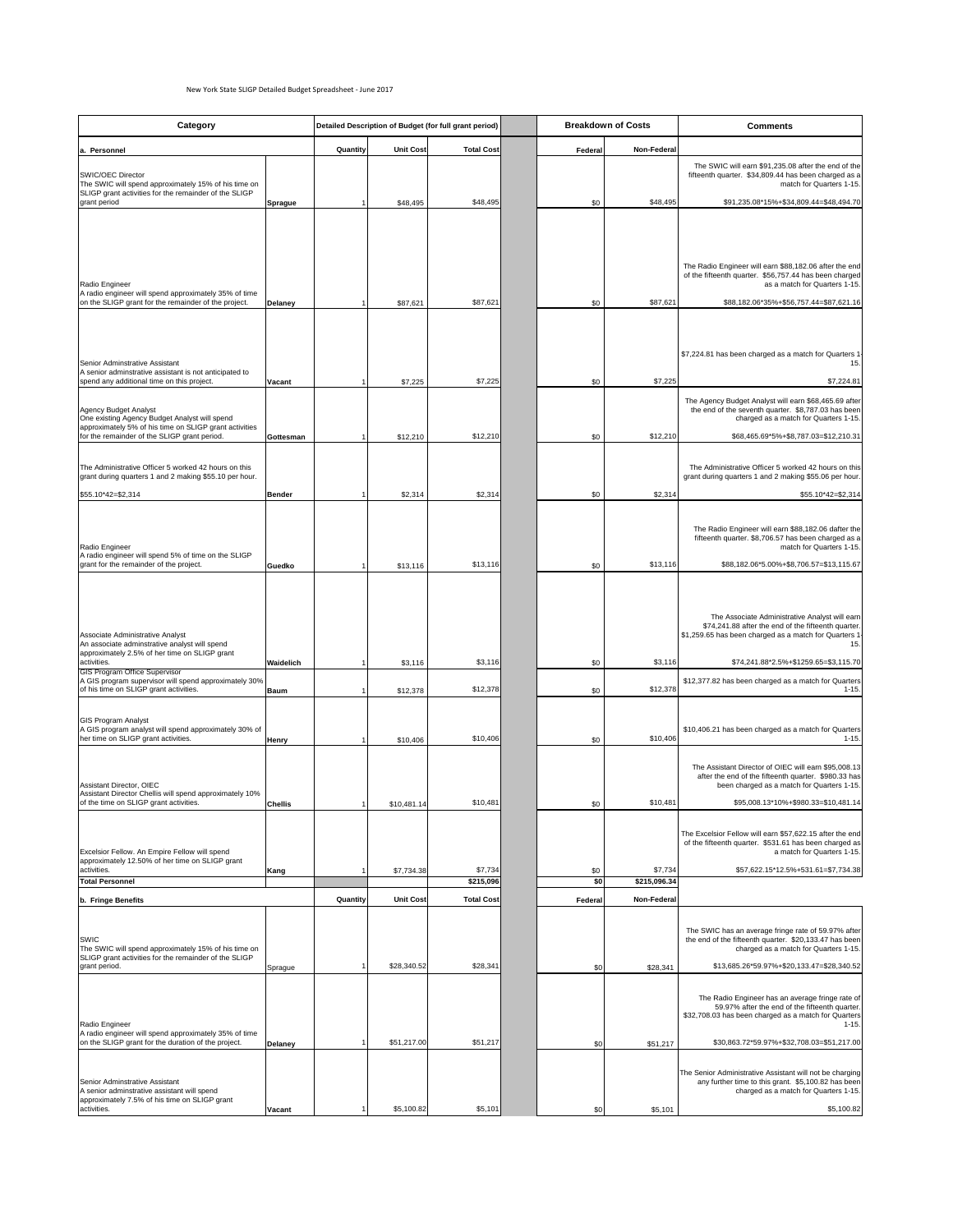| Agency Budget Analyst<br>One existing Agency Budget Analyst will spend                                                                                                                                                                                                                                                                  |                |          |                         |                          |                             |                           | The Agency Budget Analyst has an average fringe rate<br>of 59.97% after the end of the fifteenth quarter.<br>\$2,036.13 has been charged as a match for Quarters 1<br>15.                                                                                                                                                                                                                                                                                                                                                                   |
|-----------------------------------------------------------------------------------------------------------------------------------------------------------------------------------------------------------------------------------------------------------------------------------------------------------------------------------------|----------------|----------|-------------------------|--------------------------|-----------------------------|---------------------------|---------------------------------------------------------------------------------------------------------------------------------------------------------------------------------------------------------------------------------------------------------------------------------------------------------------------------------------------------------------------------------------------------------------------------------------------------------------------------------------------------------------------------------------------|
| approximately 5% of his time on SLIGP grant activities<br>for the duration of the SLIGP grant period.<br>Administrative Officer 5                                                                                                                                                                                                       | Gottesman      |          | \$4,089.07              | \$4,089                  | \$0                         | \$4,089                   | \$3,423.28*59.97%+\$2,036.13=\$4,089.07<br>The Administrative Officer 5 has a fringe rate of                                                                                                                                                                                                                                                                                                                                                                                                                                                |
| The Administrative Officer 5 will not be spending any<br>further time on this grant                                                                                                                                                                                                                                                     | <b>Bender</b>  |          | \$1,282.94              | \$1,283                  | \$0                         | \$1,283                   | 55.42% for Quarters 1-2.<br>\$2,312.44*55.48%=\$1,282.94                                                                                                                                                                                                                                                                                                                                                                                                                                                                                    |
| Radio Engineer                                                                                                                                                                                                                                                                                                                          |                |          |                         |                          |                             |                           | The Radio Engineer has an average fringe rate of<br>59.97% after the end of the fifteenth quarter.<br>\$4,720.04 has been charged for match for quarters 1-<br>15                                                                                                                                                                                                                                                                                                                                                                           |
| A radio engineer will spend 5% of time on the SLIGP<br>grant for the duration of the project.                                                                                                                                                                                                                                           | Guedko         |          | \$7,364.18              | \$7,364                  | \$0                         | \$7,364                   | \$4,409.10*59.97%+\$4,720.04=\$7,364.18                                                                                                                                                                                                                                                                                                                                                                                                                                                                                                     |
| Associate Administrative Analyst                                                                                                                                                                                                                                                                                                        |                |          |                         |                          |                             |                           | The Associate Administrative Analyst has an average<br>fringe rate of 59.97% over the remainder of the grant.<br>\$674.02 has been charged to the grant for quarters 1-<br>15.                                                                                                                                                                                                                                                                                                                                                              |
| A senior adminstrative analyst will spend approximately<br>7.5% of her time on SLIGP grant activities.                                                                                                                                                                                                                                  | Waidelich      |          | \$1,787.09              | \$1,787                  | \$0                         | \$1,787                   | \$1,856.05*59.97%+\$674.02=\$1,787.09<br>The GIS Program Supervisor will not be charging any                                                                                                                                                                                                                                                                                                                                                                                                                                                |
| <b>GIS Program Office Supervisor</b><br>A GIS program supervisor will spend approximately 30%<br>of his time on SLIGP grant activities.                                                                                                                                                                                                 | Baum           |          | \$7,095.07              | \$7,095                  | \$0                         | \$7,095                   | further time to this grant. \$7,095.07 has been charged<br>as a match for Quarters 1-15.<br>\$7,095.07                                                                                                                                                                                                                                                                                                                                                                                                                                      |
|                                                                                                                                                                                                                                                                                                                                         |                |          |                         |                          |                             |                           | The GIS Program Supervisor will not be charging any                                                                                                                                                                                                                                                                                                                                                                                                                                                                                         |
| <b>GIS Program Analyst</b><br>A GIS program analyst will spend approximately 30% of                                                                                                                                                                                                                                                     |                |          |                         |                          |                             |                           | further time to this grant. \$6,587.50 has been charged<br>as a match for Quarters 1-15.                                                                                                                                                                                                                                                                                                                                                                                                                                                    |
| her time on SLIGP grant activities.                                                                                                                                                                                                                                                                                                     | <b>Henry</b>   |          | \$6,587.50              | \$6,588                  | \$0                         | \$6,588                   | \$6,587.50<br>The Assistant Director of OIEC has an average fringe<br>rate of 59.97% over the remainder of the grant.<br>\$535.32 has been charged to the grant for quarters 1-                                                                                                                                                                                                                                                                                                                                                             |
| Assistant Director, OIEC                                                                                                                                                                                                                                                                                                                | <b>Chellis</b> |          | \$6,233.16              | \$6,233                  | \$0                         | \$6,233                   | 15.<br>\$9,500.81*59.97%+\$535.32=\$6,233.16                                                                                                                                                                                                                                                                                                                                                                                                                                                                                                |
|                                                                                                                                                                                                                                                                                                                                         |                |          |                         |                          |                             |                           | The Excelsior Fellow has an average fringe rate of<br>59.97% over the remainder of the grant. \$290.31 has<br>been charged to the grant for quarters 1-15.                                                                                                                                                                                                                                                                                                                                                                                  |
| <b>Excelsior Fellow</b><br><b>Total Fringe Benefits</b>                                                                                                                                                                                                                                                                                 | Kang           |          | \$4,609.81              | \$4,610<br>\$123,707     | \$0<br>\$0                  | \$4,610<br>\$123,707.16   | \$7,202.77*59.97%+\$290.31=\$4,609.81                                                                                                                                                                                                                                                                                                                                                                                                                                                                                                       |
| c. Travel                                                                                                                                                                                                                                                                                                                               |                | Quantity | <b>Unit Cost</b>        | <b>Total Cost</b>        | Federal                     | <b>Non-Federal</b>        |                                                                                                                                                                                                                                                                                                                                                                                                                                                                                                                                             |
| Travel for Regional and National Meetings with FirstNet.<br>Exact amounts can not be determined without<br>NTIA/FirstNet providing specific locations. Historical<br>figures used to project through the rest of the grant.<br>Assumed 2 conferences per year.                                                                          |                |          | \$52,164                | \$52,164                 | \$52,164                    | \$0                       | FirstNet. Exact amounts can not be determined without<br>NTIA/FirstNet providing specific locations.<br>Assume 6 individuals attend 2 conferences (1 in mid-<br>2017 and 1 in late 2017) in Washington DC or similar<br>both for five nights each. Air travel from Albany<br>assumed to be \$250 per person round trip. The GSA<br>Per Diem rate is \$69/day. The GSA hotel rate is<br>\$242/night in June and \$231/night in October. \$30,833<br>has been spent to date<br> \$250*12+5*\$69*12+5*\$242*6+5*\$231*6+\$30,833=\$52, <br>163 |
| <b>Total Travel</b>                                                                                                                                                                                                                                                                                                                     |                |          |                         | \$52,164                 | \$52,164                    | \$0                       |                                                                                                                                                                                                                                                                                                                                                                                                                                                                                                                                             |
| d. Equipment<br>N/A                                                                                                                                                                                                                                                                                                                     |                | Quantity | <b>Unit Cost</b><br>\$0 | <b>Total Cost</b><br>\$0 | Federal<br>\$0              | <b>Non-Federal</b><br>\$0 |                                                                                                                                                                                                                                                                                                                                                                                                                                                                                                                                             |
| <b>Total Equipment</b>                                                                                                                                                                                                                                                                                                                  |                |          |                         | \$0                      | \$0                         | \$0                       |                                                                                                                                                                                                                                                                                                                                                                                                                                                                                                                                             |
| e. Supplies                                                                                                                                                                                                                                                                                                                             |                | Quantity | <b>Unit Cost</b>        | <b>Total Cost</b>        | Federal                     | <b>Non-Federal</b>        |                                                                                                                                                                                                                                                                                                                                                                                                                                                                                                                                             |
| Office Supplies and general printing materials - varies<br>from quarter to quarter. For example, printing the<br>handouts occured for initial consultation.                                                                                                                                                                             |                |          | \$5,000                 | \$5,000                  | \$5,000                     | \$0                       | <b>Estimated Cost</b>                                                                                                                                                                                                                                                                                                                                                                                                                                                                                                                       |
| Color large format plotter and related supplies                                                                                                                                                                                                                                                                                         |                |          | \$6,999.53              | \$6,999.53               | \$6,999.53                  | \$0                       |                                                                                                                                                                                                                                                                                                                                                                                                                                                                                                                                             |
| 2 Color Projectors for presentations                                                                                                                                                                                                                                                                                                    |                |          | \$600                   | \$1,200                  | \$1,200                     | \$0                       |                                                                                                                                                                                                                                                                                                                                                                                                                                                                                                                                             |
| 2 Portable Printers                                                                                                                                                                                                                                                                                                                     |                |          | \$400                   | \$800                    | \$800                       | \$0                       |                                                                                                                                                                                                                                                                                                                                                                                                                                                                                                                                             |
| Outreach Lunches<br>As part of the outreach activities, the State will be<br>holding Subject Matter Expert (SME) review sessions<br>and "Town Hall" meetings with stakeholders. During all                                                                                                                                              |                |          |                         |                          |                             |                           |                                                                                                                                                                                                                                                                                                                                                                                                                                                                                                                                             |
| day sessions, lunch will be provided.<br><b>Total Supplies</b>                                                                                                                                                                                                                                                                          |                | 500      | \$5                     | \$2,500<br>\$16,500      | \$2,500<br>\$16,500         | \$0<br>\$0                |                                                                                                                                                                                                                                                                                                                                                                                                                                                                                                                                             |
| <b>Contractual</b>                                                                                                                                                                                                                                                                                                                      |                | Quantity | <b>Unit Cost</b>        | <b>Total Cost</b>        | Federal                     | Non-Federal               |                                                                                                                                                                                                                                                                                                                                                                                                                                                                                                                                             |
| New York State Technology Enterprise Corporation<br>(NYSTEC) - Outreach, website content (not IT support),<br>data collection. Origional contact date will be extended,<br>at no additional cost, to the new SLIGP grant term.<br>Rates are charged in accorance with the contract and<br>do not exceed NYS centralized contract rates. |                |          | \$1,737,867.47          | \$1,737,867.47           | \$1,737,867.47              | \$0                       | Current expenditure (\$809,758.47)+expected<br>(\$562,109)+cushion (\$366,000)                                                                                                                                                                                                                                                                                                                                                                                                                                                              |
| <b>Total Contractual</b>                                                                                                                                                                                                                                                                                                                |                |          |                         | \$<br>1,737,867          | \$1,737,867.47              | \$0                       |                                                                                                                                                                                                                                                                                                                                                                                                                                                                                                                                             |
| g. Construction                                                                                                                                                                                                                                                                                                                         |                | Quantity | <b>Unit Cost</b>        | <b>Total Cost</b>        | Federal                     | <b>Non-Federal</b>        |                                                                                                                                                                                                                                                                                                                                                                                                                                                                                                                                             |
| N/A<br><b>Total Construction</b>                                                                                                                                                                                                                                                                                                        |                |          |                         | \$0<br> \$0              | \$<br>$\blacksquare$<br>\$0 | \$<br>\$0                 |                                                                                                                                                                                                                                                                                                                                                                                                                                                                                                                                             |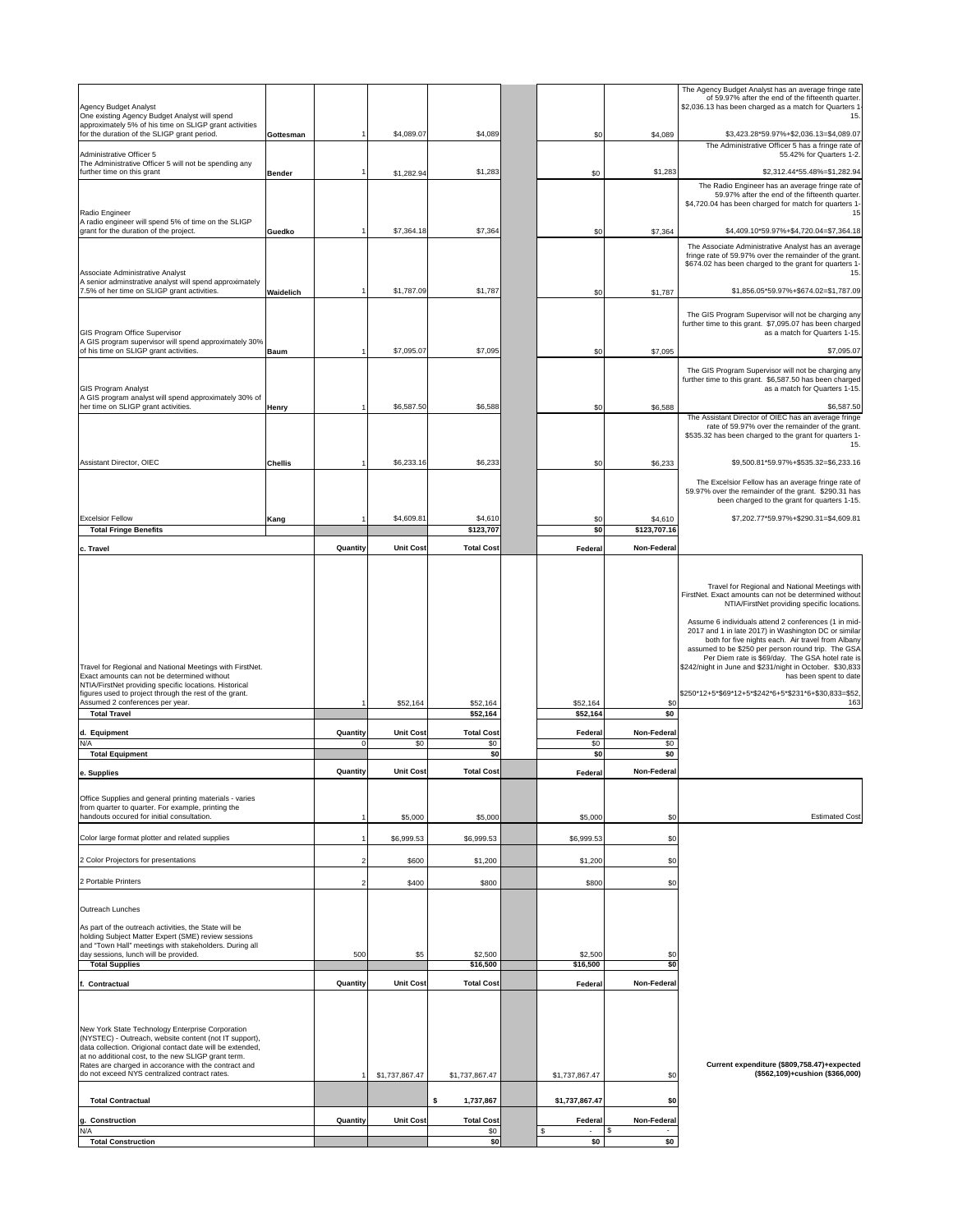| h. Other                                                                                              | <b>Quantity</b> | Unit Cost        | <b>Total Cost</b>           | Federal        | Non-Federal  |
|-------------------------------------------------------------------------------------------------------|-----------------|------------------|-----------------------------|----------------|--------------|
|                                                                                                       |                 |                  |                             |                |              |
| Donated stakeholder time for public safety subject<br>matter experts (SMEs) to assist with State Plan |                 |                  |                             |                |              |
| evaluation, attend FirstNet regional meetings, etc.                                                   | 2,720           | \$41.50          | \$112,880                   | \$0            | \$112,880.00 |
| <b>Total Other</b>                                                                                    |                 |                  | \$112,880                   | \$0            | \$112,880    |
| <b>Total Direct Charges</b>                                                                           |                 |                  | $\overline{\$2,258,214.50}$ | \$1,806,531.00 | \$451,683.50 |
| <b>Indirect Costs</b>                                                                                 | <b>Quantity</b> | <b>Unit Cost</b> | <b>Total Cost</b>           | Federal        | Non-Federal  |
|                                                                                                       |                 |                  |                             | \$0            |              |
| <b>Total Indirect</b>                                                                                 |                 |                  | \$0                         | \$0            | \$0          |
| <b>TOTALS</b>                                                                                         |                 |                  | \$2,258,214.50              | \$1,806,531.00 | \$451,683.50 |

\*will use 451,683 in SF424

| <b>Match Proportion</b>    | 80.00%      | <b>20.00%</b> |
|----------------------------|-------------|---------------|
| <b>Deobligation</b>        | \$3,060,682 | S765.119      |
| <b>Remaining To Spend:</b> | S954.938.36 | S212,843.92   |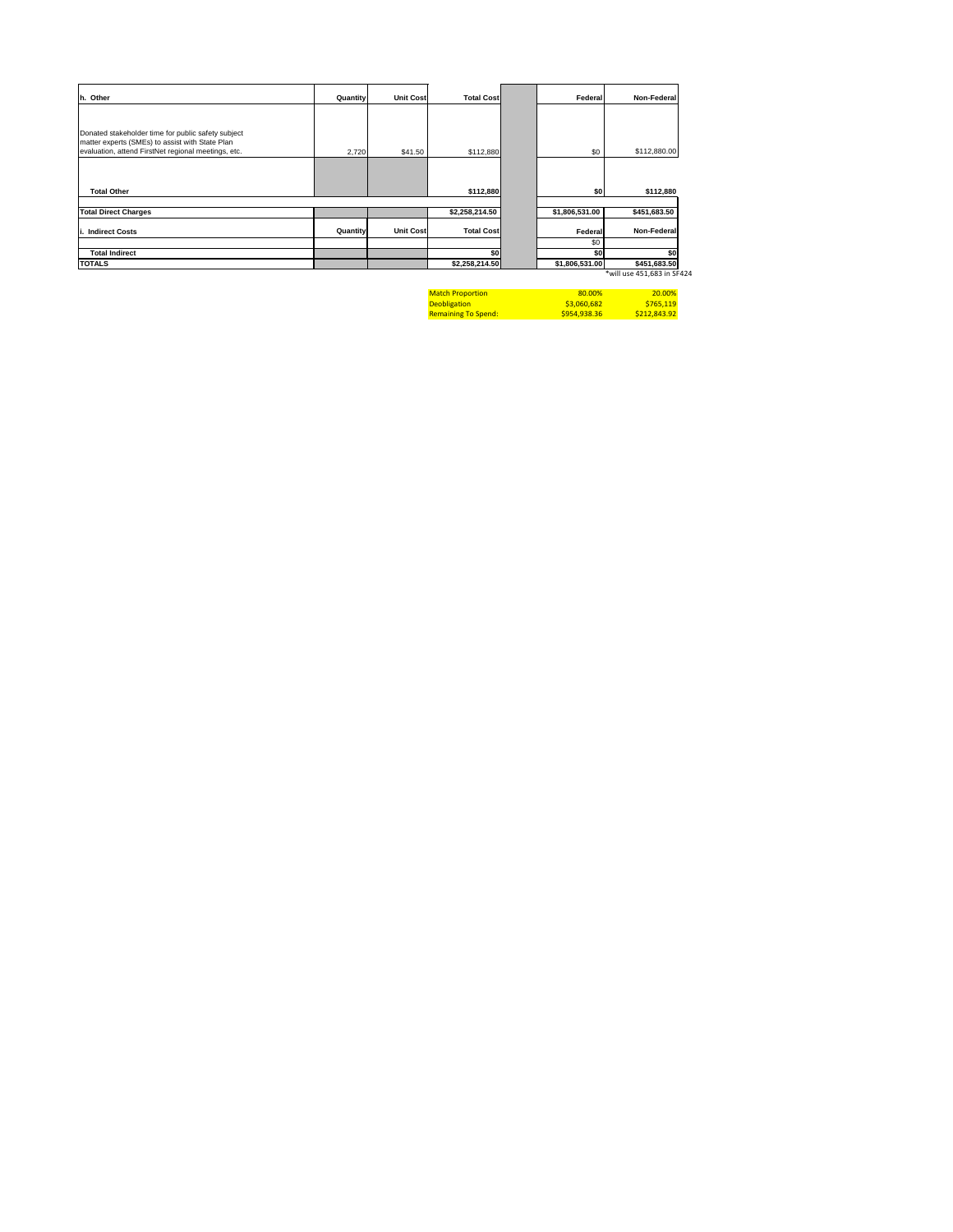# **New York State SLIGP Budget Narrative – Revised June 2017**

**Personnel**

| <b>Federal:</b>     | 80           |
|---------------------|--------------|
| <b>Non-Federal:</b> | \$215,096.34 |
| Total:              | \$215,096.34 |

See the Detailed Budget Spreadsheet for calculations.

- SWIC/OIEC Director (Non-Federal, in-kind): The SWIC will provide oversight for the SLIGP grant and governance, ensuring that all activities are completed on time and within budget. The SWIC will be the delegated point of contact for consultation with FirstNet, and will work to expand the State's governance structure. The budgeted match costs (15% time) are only for the duties associated with public safety broadband and the SLIGP grant, not the additional land mobile radio and general interoperable communication duties of the SWIC. The SWIC is not federally funded.
- Assistant Director, OIEC (Non-Federal, in-kind): The Assistant Director will assist the SWIC/OIEC Director in providing oversight for the SLIGP grant and governance. The Assistant Director supervises staff within the office and provides executive level representation in the absence of the director.
- Radio Engineers (Non-Federal, in-kind): Two Radio Engineers will continue to support FirstNet and public safety broadband activities, one at 35% time and one at 5% time. These engineers have been involved in the State's public safety broadband activities since the State applied for a D-Block waiver in 2009. They continue to support the day to day State involvement in public safety broadband. These activities include:
	- o Preparing the SLIGP application and reports
	- o Conducting outreach on FirstNet/Public Safety Broadband to the State's governance committees and other stakeholder groups
	- o Working on FirstNet data collection activities
	- o Coordinating review of the State Plan

It is expected that these individuals will continue to support the FirstNet program in the State from an employee level, including coordinating activities of both State and contract staff as the project moves forward. The "Radio Engineer" title is their civil service title and does not indicate a limitation in the types of activities they perform.

- A Senior Administrative Assistant was assigned to the project in quarters 1-15. This position is no longer filled, and may not be needed past quarter 15. An Administrative Officer 5 was also assigned during the early implementation of the grants in quarters 1 and 2 to assist with planning, but has not charged to the grant past quarter 2.
- Agency Budget Analyst (Non-Federal, in-kind): The Agency Budget Analyst is responsible for the day to day budget activities of the Office of Interoperable and Emergency Communications. His time assisting with SLIGP related reporting is charged as match to the grant.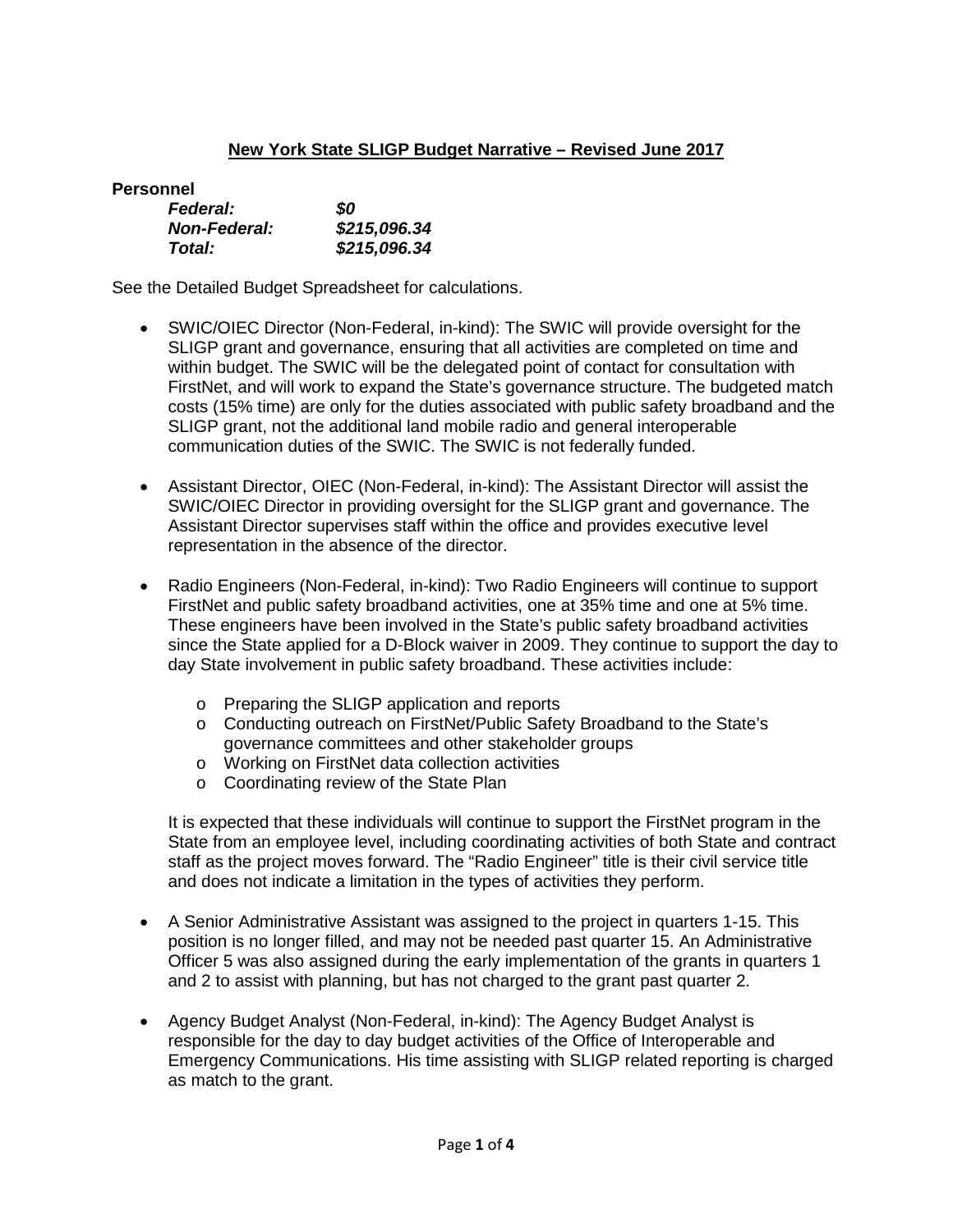- GIS Staff (Non-Federal, in-kind): 2 employees from the State's GIS office provided support for data collection and analysis. They are not federally funded and will serve as part of the State's match. No further time is expected to be matched by the 2 GIS employees.
- An Associate Administrative Analyst is responsible for the OIEC related support functions related to supporting this grant. The Analyst assist in preparing outreach materials, meeting logistics and stakeholder communications. This employee is expected to match 2.5% of her remaining time to the grant and is not Federally funded.
- Excelsior Fellow (Non-Federal, in-kind): 1 position from the DHSES Counsel's Office will assist OIEC on legal analysis related to FirstNet planning and state plan review.

## **Fringe**

| <b>Federal:</b>     | 80           |
|---------------------|--------------|
| <b>Non-Federal:</b> | \$123,707.16 |
| Total:              | \$123,707.16 |

See the Detailed Budget Spreadsheet for calculations

• Fringe (Non-Federal, in-kind): All fringe values have been calculated against the prorated salary of the State personnel listed under "Personnel". The fringe rate varies by year, but for the remaining grant period, in 2016-17 the fringe rate will be 58.30% and in 2017-18, it will be 59.97%. (State Fiscal years run April 1 to March 31 and fringe rates are determined by the New York Office of the State Comptroller).

## **Travel**

| <b>Federal:</b>     | \$52,164 |
|---------------------|----------|
| <b>Non-Federal:</b> | SO.      |
| Total:              | \$52,164 |

See the Detailed Budget Spreadsheet for calculations. All travel will be in accordance with State approved travel guidelines and State contractor approved travel rates. For employees, this is including but not limited to: GSA hotel, per diem and mileage rates. Travel generally revolves around NTIA/FirstNet meetings. There could be occasional costs for in-state travel related to outreach, however this would be minimal compared to out of state travel for NTIA/FirstNet conferences.

• Travel for Regional and National Meetings with FirstNet. Amounts are based on historical spending and per diem rates. Assume 6 individuals attend 8 conferences (5 in March and 5 in September) in Washington DC or similar both for five nights each. Air travel from Albany assumed to be \$250 per person round trip. The GSA Per Diem rate is \$69/day. The GSA hotel rate is \$242/night in June and \$231/night in October.

## **Equipment**

| <b>Federal:</b>     | 80  |
|---------------------|-----|
| <b>Non-Federal:</b> | \$0 |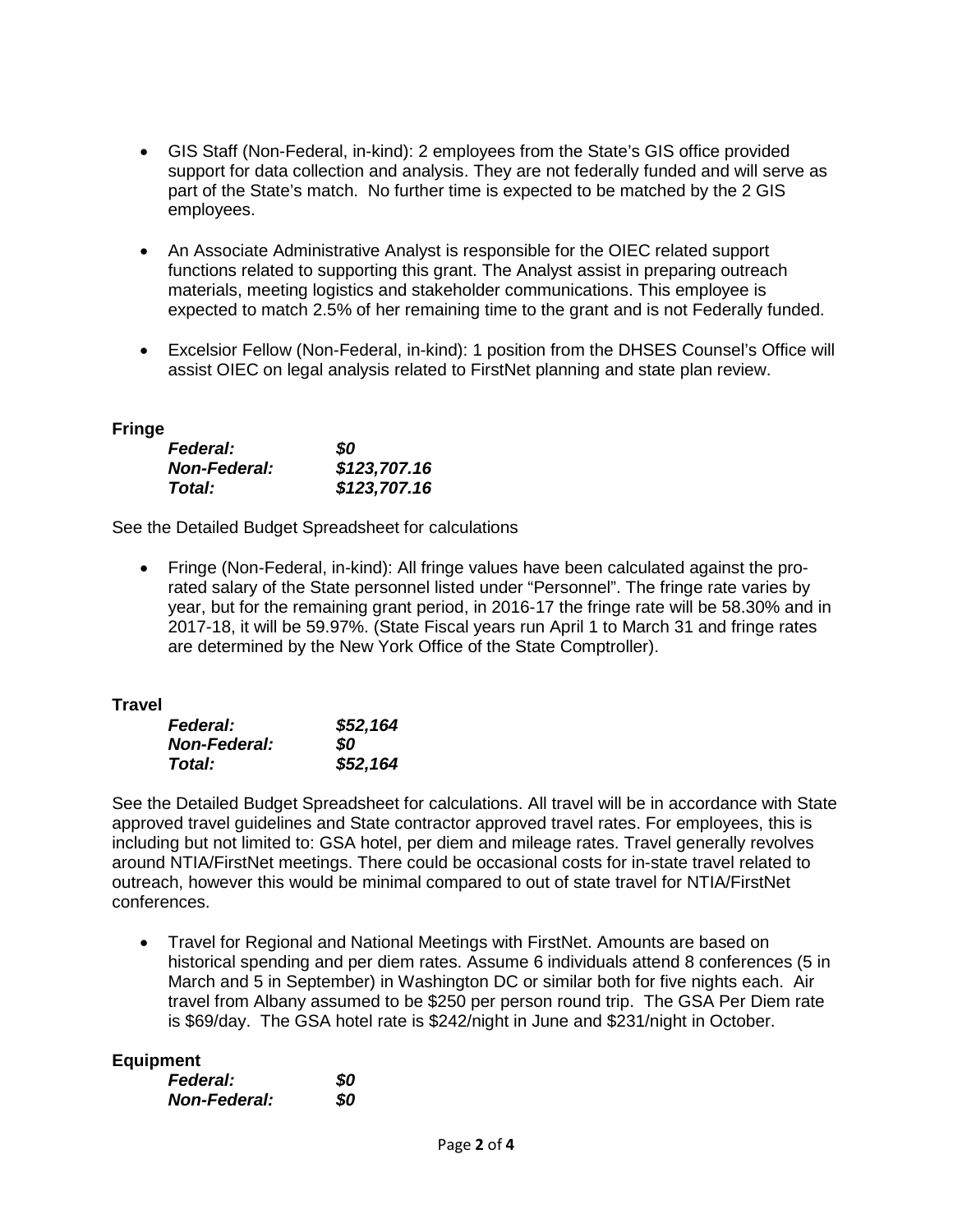*Total: \$0*

We do not plan to have any equipment costs for this grant program.

## **Supplies**

| <b>Federal:</b>     | \$16,499.53 |
|---------------------|-------------|
| <b>Non-Federal:</b> | SO.         |
| Total:              | \$16,499.53 |

See the Detailed Budget Spreadsheet for calculations

- Office and Meeting Supplies (Federal): This includes paper, plotter paper, folders, meeting supplies, printouts, and other general office supplies which will be used solely in support of the execution of the SLIGP grant and the outreach efforts. Not all months or quarters will have a supplies purchase as this does not support any day to day operation; rather it supports specific outreach functions.
- Color large format plotter (Federal): For the purchase of a color large format plotter to be used for printing signs, diagrams and maps used in the outreach and governance presentations.
- Color Projectors (Federal): Two color PC projectors for use at outreach presentations.
- Color Portable Printers (Federal): We plan to purchase two portable color printers for Outreach and meeting support.
- Outreach Lunches (Federal): As part of the outreach activities, the State will be holding Subject Matter Expert (SME) review sessions and "Town Hall" meetings with stakeholders. This is for lunches to serve at these day long meetings.

## **Contractual**

| <b>Federal:</b>     | \$1,737,867.47 |
|---------------------|----------------|
| <b>Non-Federal:</b> | S              |
| Total:              | \$1,737,867.47 |

Contractor services from the New York State Technology Enterprise Corporation (NYSTEC) are used for outreach and data collection activities. Their services were obtained from the centralized New York State purchasing contracts, using pre-approved rate structures and contract mechanisms. Hourly contract rates are inclusive of fringe and overhead costs. Statement of Work totals are not to exceed prices and contract flexibility permits the moving of time from one role to the other if FirstNet priorities or activities dictate more emphasis in one area over the other. The State has an executed contract with NYSTEC for \$2,168,932. However, that is a ceiling amount and based on spending to date and future predictions, actual spending on existing Statement of Work activities may be less.

- Project Management (Federal): Contractor support for project management, coordination and scheduling.
- Outreach Development (Federal): Contractor support will develop outreach and educational materials, newsletters, presentations and other content.